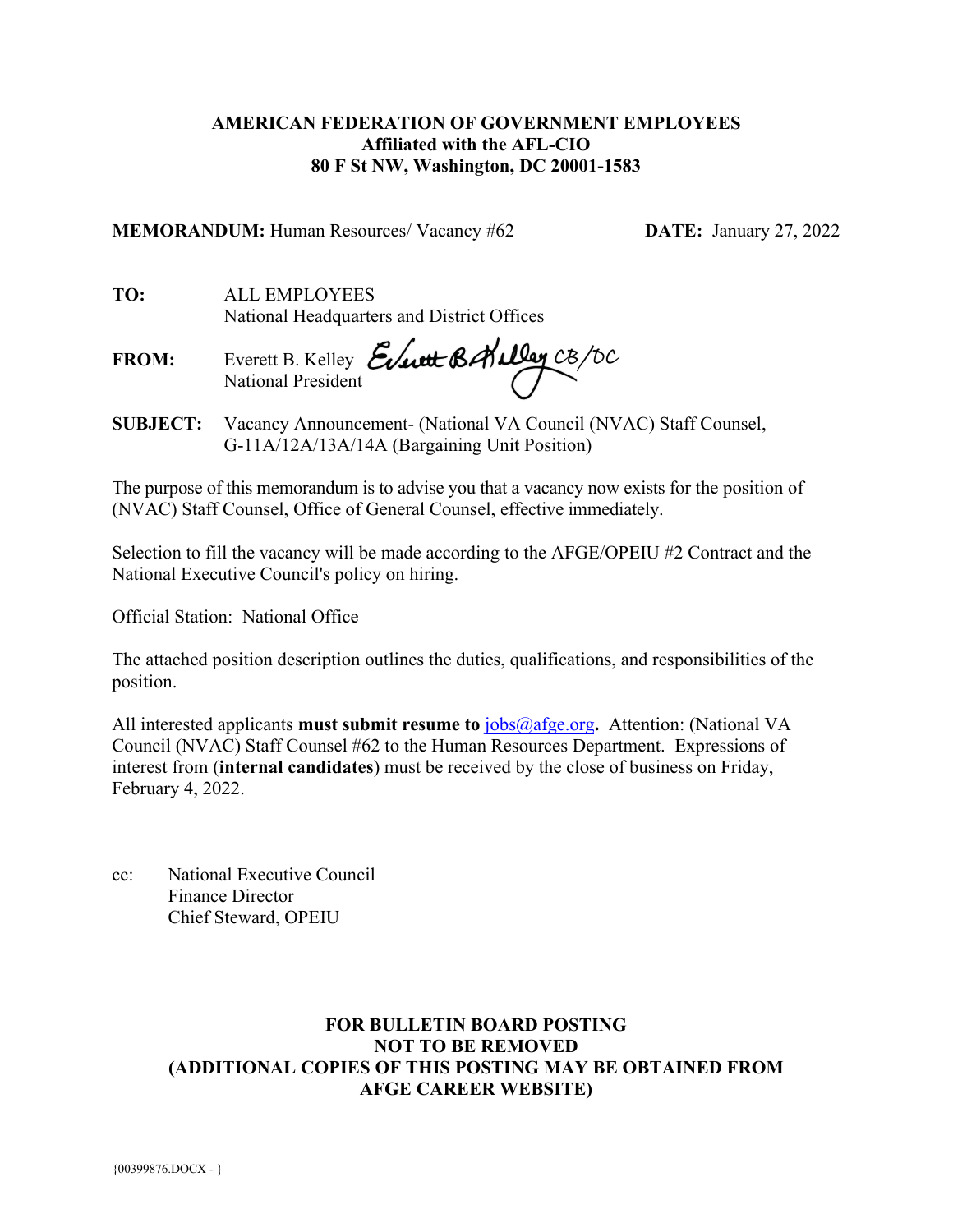#### **POSITION DESCRIPTION**

| <b>American Federation of Government Employees (AFGE)</b> |                           |
|-----------------------------------------------------------|---------------------------|
| Department:                                               | General Counsel's Office  |
| Location:                                                 | National – Washington, DC |
| <b>FLSA Classification:</b>                               | Exempt                    |
| <b>Position Title:</b>                                    | (NVAC) Staff Counsel      |
| <b>Date of Revision/Creations:</b>                        | May 2021                  |
|                                                           |                           |

## **American Federation of Government Employees (AFGE)**

#### **I. INTRODUCTION**

This position is located in the AFGE General Counsel's Office (GCO) at the AFGE National Office in Washington, D.C. GCO represents AFGE and its members in court, as well as in administrative litigation and arbitration at all levels. The NVAC Staff Counsel serves the AFGE National Veterans Affairs Council (NVAC), which represents bargaining unit employees at the U.S. Department of Veterans Affairs (DVA). The position works under the direct supervision of the NVAC Supervisory Attorney, in conjunction with the Deputy General Counsel for Litigation and the General Counsel who sets overall objectives and policies, specifies resources, and provides administration and litigation direction.

#### **II. POSITION SUMMARY**

The incumbent generally provides a broad range of legal advice and representation to NVAC officers and staff at all levels of the union, provides related advice and guidance and/or conducts litigation pertaining to the interpretation and application of: the Civil Service Reform Act of 1978, including the Federal Service Labor Management Relations Statute; Title 38 of the U.S. Code; Title VII of the Civil Rights Act of 1964, as amended; the Americans with Disabilities Act, as amended; the Rehabilitation Act; the Fair Labor Standards Act; the Labor-Management Reporting and Disclosure Act of 1959; Title V of the Code of Federal Regulations; the NVAC Master Labor Agreement; and related laws, rules, regulations and agency policies.

The incumbent is expected to use sound, independent judgment and to work on issues affecting the NVAC legal program, in coordination with the NVAC Supervisory Attorney and other NVAC Staff Counsels. At the direction of the NVAC Supervisory Attorney and NVAC leadership, the incumbent may be asked to take the lead on significant matters involving the NVAC and to interface directly and coordinate closely with officers of the NVAC. Information handled by the incumbent is often of an extremely confidential and sensitive nature and the incumbent is expected to treat such information accordingly.

At the G-11A through G-13A grade levels, the incumbent provides representation in arbitration and other administrative proceedings, such as those before the U.S Federal Labor Relations Authority (FLRA) and the U.S. Merit Systems Protection Board (MSPB), and, on a more limited basis, in court. As the incumbent moves from the G-11 level through the G-13 level, assignments and cases will generally require the incumbent to successfully handle progressively more difficult and complex issues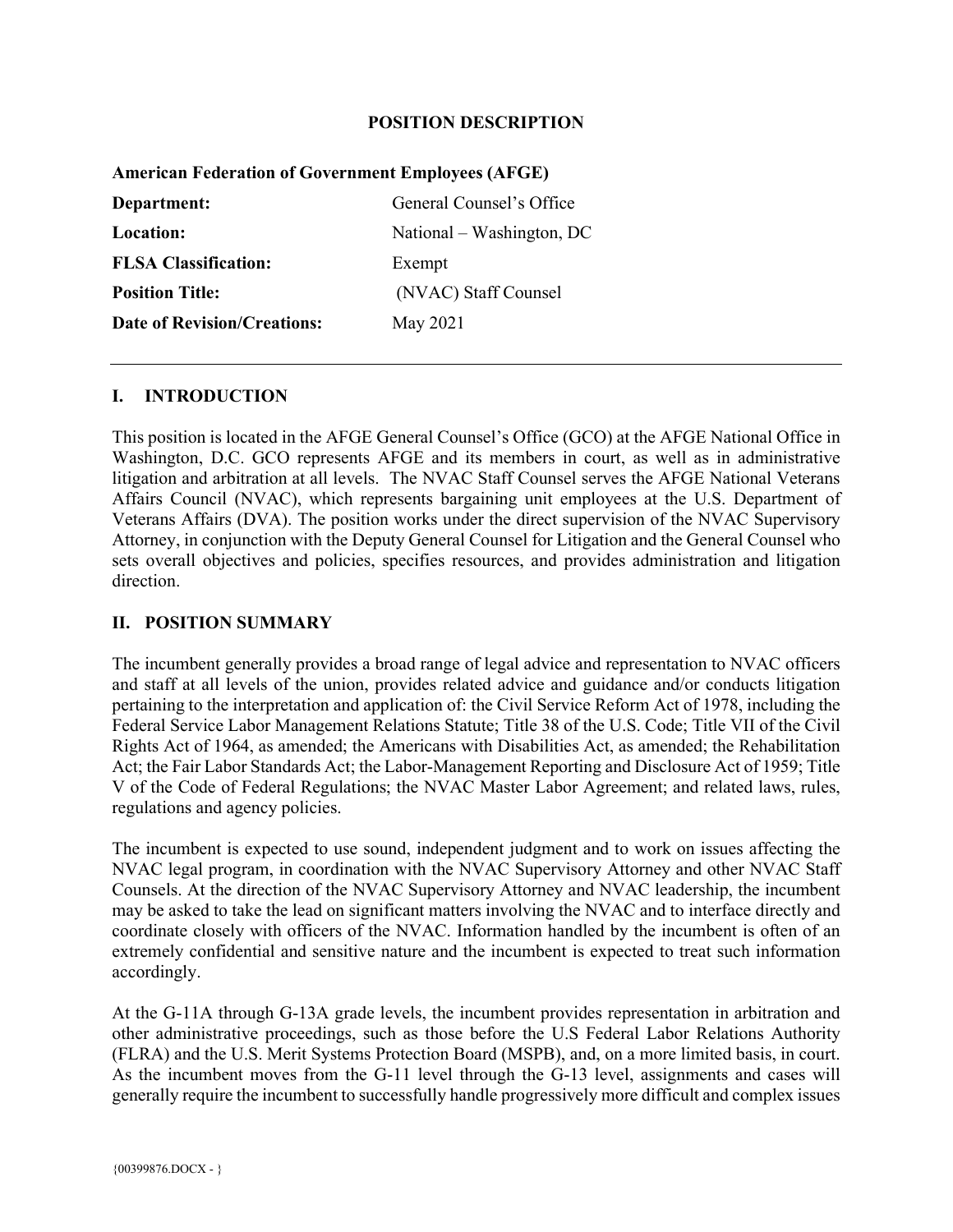and challenges. To achieve the G-14A grade level, the incumbent must have federal court litigation experience demonstrating the ability to handle complex court litigation independently, with minimal supervision. The G-14A level also requires extensive litigation and briefing experience and expert knowledge of federal sector labor law precedents, as well as a thorough knowledge of AFGE/NVAC policies, structure and procedures, and union objectives.

At all grade levels, the incumbent performs legal research and advises NVAC or other AFGE officials regarding the interpretation and application of the laws, regulations, constitutions, and other legal matters affecting the NVAC and/or the DVA, as referenced in Section II above. The incumbent also acts as a spokesperson for AFGE and its affiliates in meetings with DVA officials, administrative judges, state and federal judges, Congressional staff, and officials of AFGE affiliates and other unions. Similarly, the incumbent may be tasked at all grade levels with representing the NVAC in negotiations, or conferences with DVA personnel, senior government officials, attorneys from the DVA or the Department of Justice, union officers, retained co-counsel who may be from any state or federal jurisdiction, opposing counsel, or court personnel.

# **III. CONTROLS OVER WORK**

The incumbent works under the direct legal supervision of the NVAC Supervisory Attorney, who makes assignments and issues instruction and guidance, and the Deputy General Counsel for Litigation. The incumbent works in close coordination with NVAC officers. The incumbent is expected to work creatively, effectively, and independently.

## **IV. QUALIFICATIONS**

- The incumbent must have a Juris Doctor (J.D.) degree or higher from a validly accredited law school.
- The incumbent must be admitted or be eligible for admission to practice law before the District of Columbia Court of Appeals. The incumbent also should be admitted, or be eligible for admission, to practice law before the United States District Court for the District of Columbia, the United States Court of Appeals for the District of Columbia Circuit, and the United States Court of Appeals for the Federal Circuit.
- The incumbent must be a member in good standing of all bars to which the incumbent is admitted.
- Experience representing federal-sector unions and employees before arbitrators and administrative agencies, such as the MSPB, the Equal Employment Opportunity Commission, and the FLRA, and/or in federal courts, is preferred. Knowledge of federal-sector labor and employment law, especially laws and regulations relevant to DVA employees, along with commensurate oral and written advocacy skills, is also preferred. A thorough knowledge of AFGE structure, policies, and procedures, is helpful.
- The incumbent must have sound judgment and have a demonstrated ability to conduct legal research and provide verbal and written analysis and guidance in a concise and cogent manner, often on short notice, and be able to work cooperatively with union officers, members and staff, and Congressional staff, members of the public, and, on occasion, the media.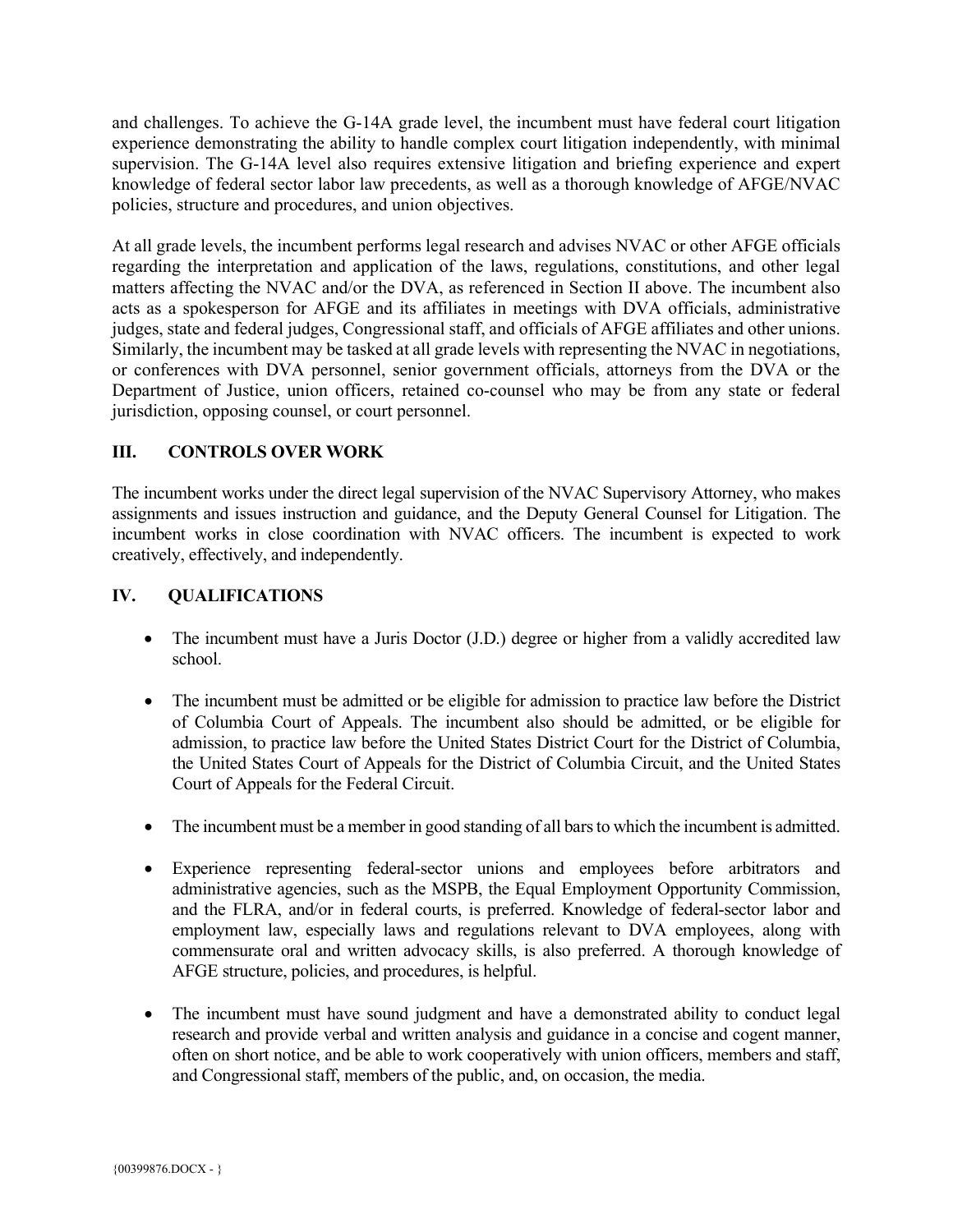Additional qualifications are as follows:

# *At the G-11A level:*

- Possess the ability to meet and deal appropriately with clients, government officials at the departmental level, staff for members of Congress, AFGE or NVAC managers and staff, members of AFGE's National Executive Council, AFGE affiliates' officials, and officials of other unions.
- Knowledge of arbitration and litigation as well as written and oral advocacy skills.

# *At the G-12A level:*

- A minimum of 1 year experience as an attorney litigating extensively at the administrative and/or judicial level.
- A minimum of 1 year experience in labor law and 1 year experience in federal personnel law.
- A minimum of 1 year as an attorney at the G-11 or equivalent level.
- Experience in arbitration as well as written and oral advocacy.

# *At the G-13A level:*

- A minimum of 3 years' experience as an attorney litigating extensively at the administrative and/or judicial levels.
- A minimum of 3 years' experience in labor law, and 2 years' experience in federal personnel law.
- A minimum of 1 year as an attorney at the G-12 or equivalent level.
- Demonstrated success in arbitration as well as written and oral advocacy.

## *At the G-14A level:*

- At least five years of experience as an attorney litigating extensively at the administrative and judicial levels.
- At least five years of experience in labor law and two years of experience in federalsector labor and personnel law.
- At least one year of experience as an attorney at the G-13 or equivalent level.
- Demonstrated success in arbitration as well as written and oral advocacy.
- Representational court litigation experience demonstrating the ability to handle complex court litigation independently, with minimal supervision.
- Extensive litigation and briefing experience and expert knowledge of federal sector labor law precedents, as well as a thorough knowledge of AFGE/NVAC policies, structure and procedures, and union objectives.

## **V. WORK ENVIRONMENT**

This job operates primarily in a professional office environment at AFGE, and sometimes in a DVA administrative or medical facility, or a local union office. The incumbent routinely uses standard office equipment such as computers, phones, photocopiers, filing cabinets and fax machines. Periodically long hours are required. Incumbent will often experience constant interruptions and inflexible